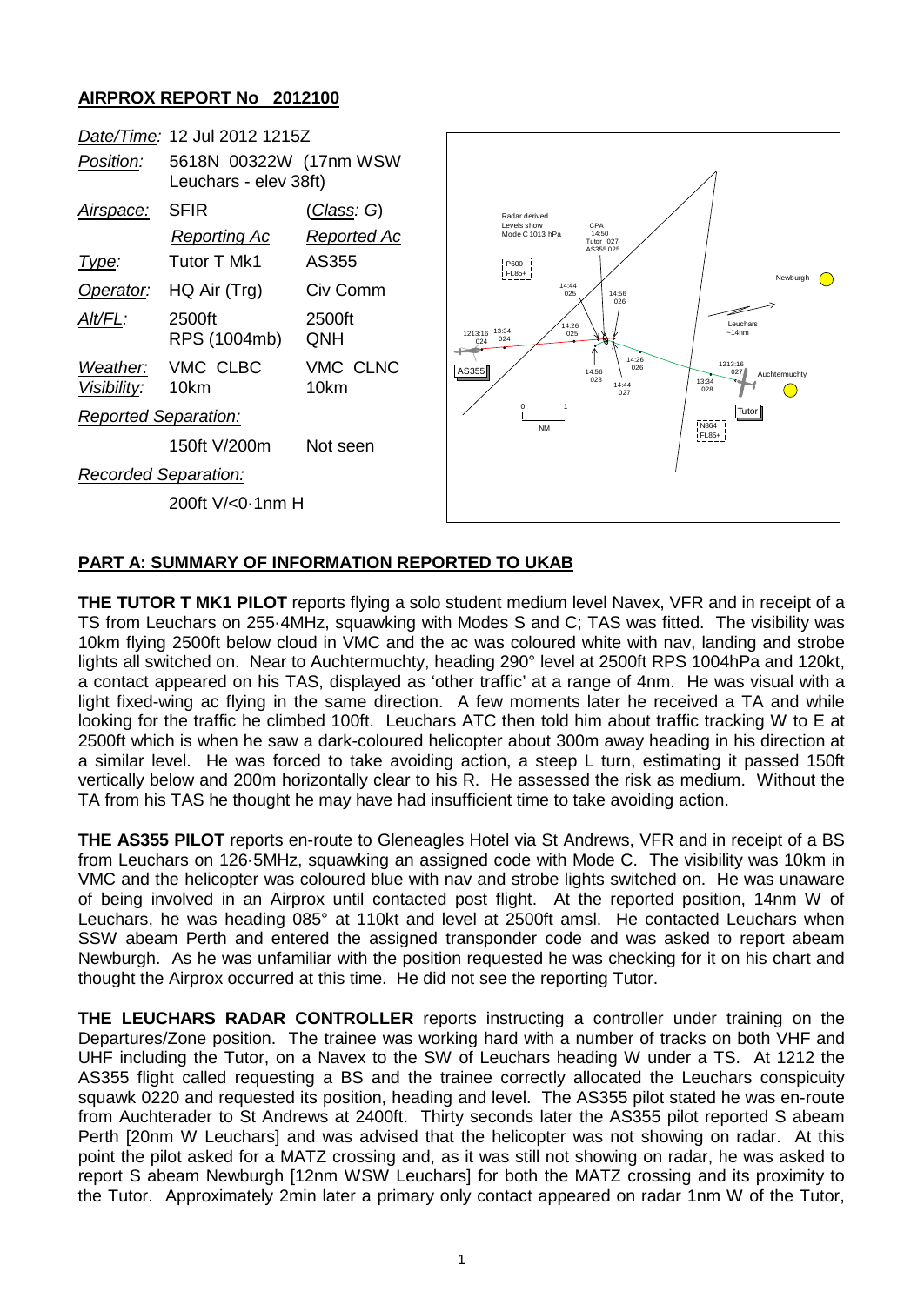which was at 2800ft, and the Tutor pilot was given TI. The Tutor pilot acknowledged the call, reporting 'visual' with the other ac. The trainee continued to provide a service to several other flights and some 3min later the Tutor pilot requested to be given more notice of conflicting traffic. After landing the Tutor's Command advised that an incident report was likely to be raised.

**BM SAFETY MANAGEMENT** reports that this Airprox occurred between a Tutor in receipt of a TS from Leuchars Deps and an AS355 operating VFR, in receipt of a BS from Leuchars Zone.

All heights/altitudes quoted are based upon SSR Mode C from the radar replay unless otherwise stated.

The Leuchars Flying Order Book (FOB) states that outside 10nm from the airfield, between 230° to 280°, surveillance based ATS are automatically reduced due to poor radar performance. As a result of its inclusion within the FOB, at the time of this incident, Leuchars-based crews were not reminded of the standing reduction to ATS.

Deps and Zone were operating as a bandboxed position, manned by a trainee and a mentor; the mentor has described the trainee's workload as high to medium, with 4 ac on freq. The incident sequence commenced at 1211:43 as the AS355 pilot called Zone on VHF, "*5 miles to the east of Auchterader and er heading due East at 2400 feet 1-0-1-0*", requesting a BS. At this point, the Tutor, operating on UHF, was approximately 12nm ESE of the AS355, tracking WNW'ly, indicating 2700ft. A BS was agreed and the AS355 pilot was instructed to squawk 0220; however, the AS355 was within the area of known poor radar performance and, at 1212:44, Zone informed them that they were not, "*observed on radar*." To facilitate Zone's planning, they instructed the AS355 pilot at 1213:17 to, "*report south abeam Newburgh*" and although the pilot was initially unfamiliar with this location, the AS355 pilot confirmed at 1213:34 that they had, "*found it on the map, I'll report passing*." At this point, the area radar recording shows the Tutor 4·9nm ESE of the AS355, tracking WNW'ly indicating 2800ft; the AS355 is tracking E'ly, indicating 2400ft.

At 1214:26, Deps passed TI to the Tutor on the AS355 as, "…*traffic west, 1 mile, tracking east, at err 2500 feet*" which was acknowledged. Immediately thereafter an unrelated flight called Zone on VHF such that no warning of traffic could be passed to the AS355 pilot. At 1214:46, the Tutor pilot reported visual with the AS355; at this point approximately 0·25nm lateral separation existed between the ac. The CPA occurred at 1214:50 with <0·1nm lateral separation and 200ft vertical. At the next sweep of the radar at 1214:56, it is apparent that the Tutor has turned L which accords with the pilot's report.

From an ATM perspective the mentor's comments on their DASOR are critical and highlight that the AS355 did not paint on their surveillance display, in either primary or secondary, until immediately prior to the TI being passed. On this basis, whilst in hindsight Deps may have been able to provide an earlier generic warning of the AS355's presence to the Tutor pilot, it is unlikely that this would have affected the outcome of the incident. The known area of poor radar performance to the SW of Leuchars compromised the ATM safety barrier, leaving the Tutor's TAS and 'see and avoid' as the remaining safety barriers. In this instance, as identified by the UFSO, TAS provided essential and timely notification of traffic to the Tutor pilot, enabling them to take the necessary action to avoid confliction; albeit with reduced safety margins.

**HQ AIR (TRG)** comments that whilst an earlier TI call based on the position call of the AS355 might have been useful in other circumstances, the Tutor pilot was already aware of traffic from his TAS and was looking out. It appears that the TI provided did re-cue the pilot's lookout so it cannot be discounted that an earlier general call might have served the same purpose. It is not clear whether the pilot climbed deliberately or inadvertently away from the displayed traffic; in either case the effect was to reduce the risk and represents an effective use of the TAS data, the most assured element of which is the elevation readout.